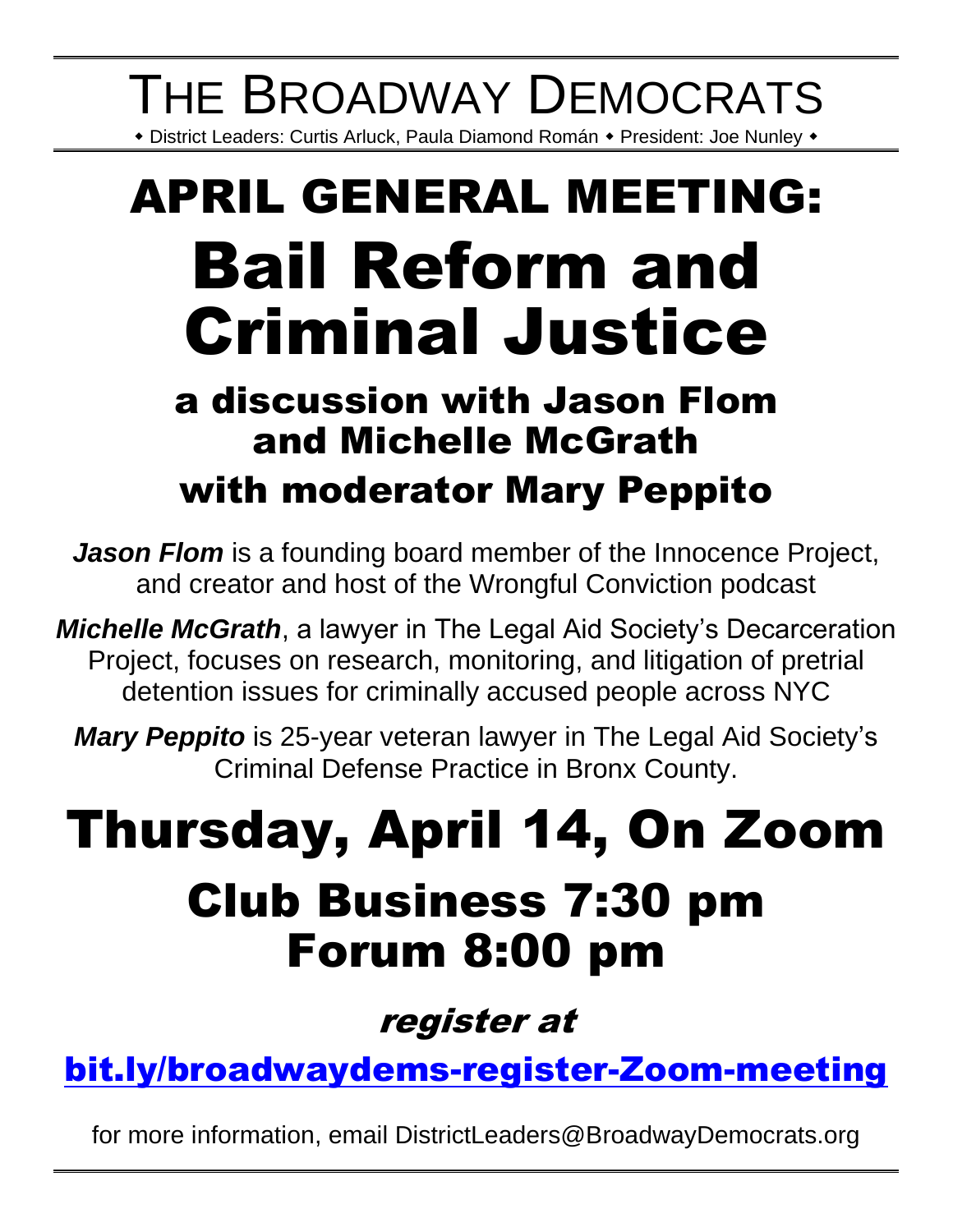## THE BROADWAY DEMOCRATS

\* District Leaders: Curtis Arluck, Paula Diamond Román \* President: Joe Nunley \*

Volume 47, Issue 4 April 2022

#### **President's Corner**

#### Joe Nunley

#### **We Will Not Capitulate**

President Biden brought a \$5.8 trillion budget proposal to Congress, which has more than \$30 billion in grants to states and local police departments.

It boosts military spending by 10%, to a record shattering \$813 billion. As far as military spending goes we already spend more than the next eleven nations in the world combined.

There is no element of the Build Back Better Act included in this budget.

It was narrowly defeated in the U.S. Senate because of Sinema and Manchin after it passed the House of Representatives.

If a budget is a moral document then this is clearly a statement of where priorities are and is clearly handing a victory to the right-wing propaganda machine. The Russian invasion of Ukraine is a new business opportunity for the weapons manufacturers (Lockheed Martin, Raytheon, etc.) and their 700 full-time lobbyists in Washington.

Weapons of war are our number one export and one of our top domestic businesses as well. We make so many guns that we flood Mexico with half a million guns per year and their gun violence is off the charts. We wonder why gun violence is rising precipitously in America but we shouldn't. It's as easy to buy a gun in most of America as it is to buy a pack of chewing gum. The gun lobby had prevented reasonable regulations to protect our citizens.

Most states don't even require a background check to purchase any weapon, even a semiautomatic assault rifle.

So I wonder what the \$30 billion dollars designated to state and local police are going to mean for public safety. Are we going to give them more weapons? Are we going to further militarize the police? Are we going to present them with tanks and armored vehicles and helicopters and drones? What are we preparing for?

Let's say you're a member of the Black Lives Matter movement. Let's say that you participated in protests after George Floyd's murder. Most members of the Broadway Democrats did. What does this budget say to us? If you believe that there is systematic brutality again Black people by the police all over the country, why would you further empower these institutions?

The right-wing backlash that progressives are facing right now Is extraordinary and it is on so many levels. President Biden's movement back to the ideological center (where he's comfortable) is positioning himself to take on Trump or a Trump-like right wing strongman in the 2024 presidential election. I get this and I respect it. It's good politics. It offers no help, whatsoever, however, in winning the upcoming mid-terms.

Let's look at police departments in Minneapolis (where Jacob Blake was shot seven times in the back) or Kenosha, Wisconsin (where Kyle Rittenhouse murdered two protesters and walked free). How will more money for their police departments make Black people feel safer? It won't. If it does, I'll be the first to say I was wrong.

If the federal government is going to give \$30 billion to local and state police, is it the contention of the president that gun shootings will go down? Is it the contention of the president that incidents of police brutality will go down?

If the answer to these two questions is "yes" then everyone should be behind it. But the point that thousands of community activists have been trying to make – to deaf ears, apparently – is that the cause of crime is a continually underfinanced public sector of education, housing, employment opportunities, mental health facilities, and a lack of after-school programs and nurses and health care workers in schools, and a horrific criminal justice system.

The point is that these thinkers were not and are not wrong in their assessment. They are right about reallocating our resources to where they are truly needed. They are right about criminal justice reform. They are right about BAIL REFORM which we will be highlighting at this month's forum. I urge you all to come.

We have to take on the irrationality of fear. It stems from fear of others and fear of self and fear of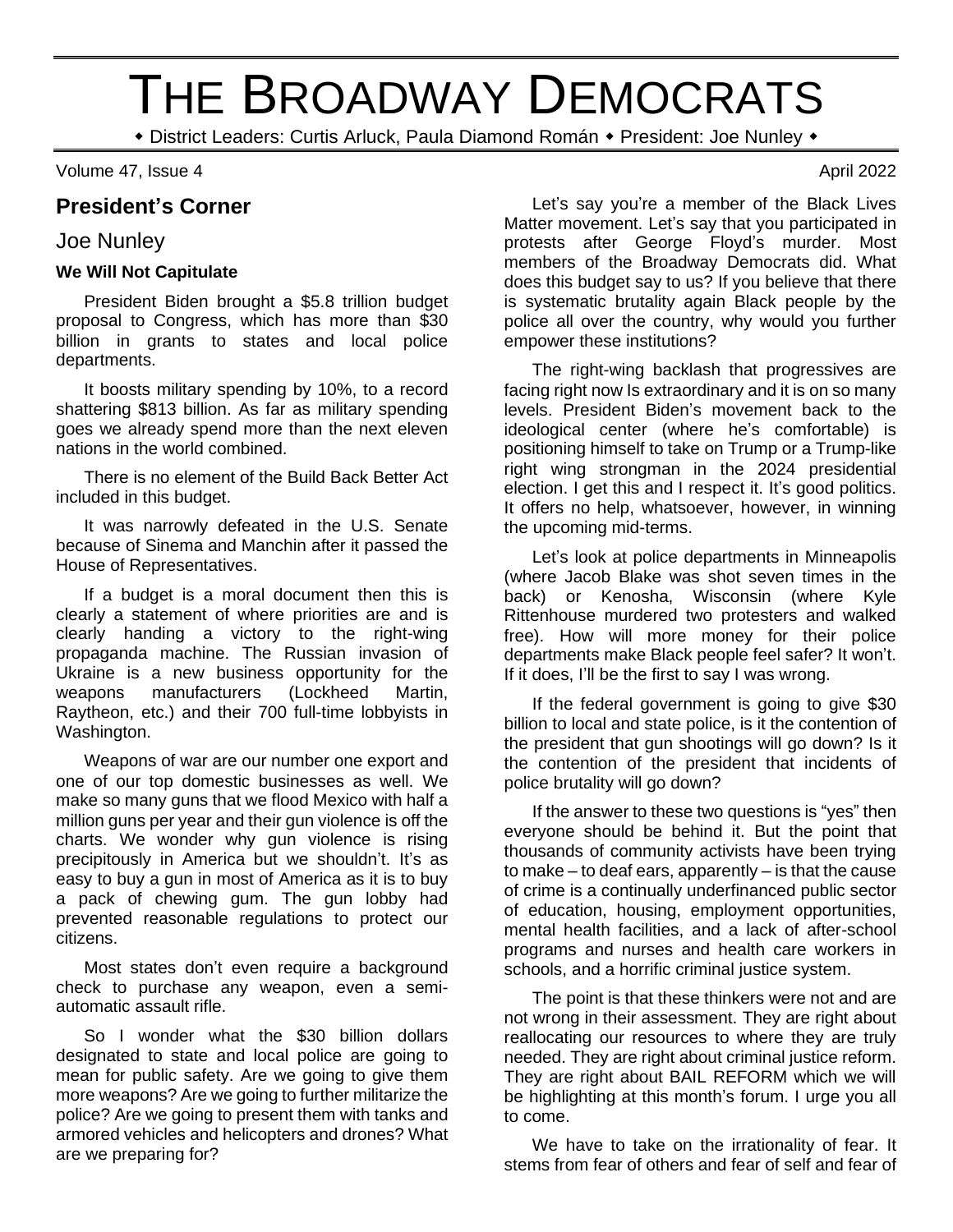change. And, I would say at this point, fear of reality. We have to take on the barrage of lies that are thrown at us. We cannot capitulate. We cannot get tired. We cannot withdraw from the struggle.

#### **RKL**

**Disclaimer:** unless otherwise indicated, items herein reflect the views of their authors only. They are published as a part of our club's commitment to the free and open exchange of ideas on topics of interest, but their publication should not be construed as an endorsement by the editor, the Steering Committee, or the Broadway Democrats club.

#### তথ্য

#### **District Leader's Report**

#### Paula Diamond Román

One of the main football topics in the post-Super Bowl off-season was quarterback Deshaun Watson, who was accused of sexual harassment and assault by twenty-two women. Last Friday, a Texas grand jury declined to indict and criminally charge Watson. Many football fans are treating this as a complete exoneration, rather than a prosecutor or grand jury deciding there isn't enough evidence to proceed with a trial where the threshold is "beyond a reasonable doubt." Meanwhile, the women are going forward with a civil lawsuit.

At the beginning of this, Watson played for the Houston Texans. During this legal process, a number of teams were considering Watson for their quarterback positions. Many of them claimed to have investigated the situation during the negotiations, although none of them spoke to the women or their lawyer. Watson now has a five-year, \$230 million contract to play for the Cleveland Browns, despite the fact that he could still be suspended by the NFL under the personal conduct policy (as set forth in the collective bargaining agreement).

This has introduced some interesting conversations about our judicial system, especially the concept of "innocent until proven guilty," in very different settings than the usual legal debate. Several of the amendments to the U.S. Constitution refer to this concept, especially the Fifth Amendment which says "No person shall be held to answer for a capital, or otherwise infamous crime ... nor be deprived of life, liberty, or property, without due process of law ...," but the actual words "innocent until proven guilty" don't appear in the Constitution.

Broadcasters Michael Kay, Don LaGreca and Peter Rosenberg of 'The Michael Kay Show,' on the YES Network, have spent a lot of hours discussing the criminal charges, the civil suit, the continuing popularity of Watson, and the willingness of so many teams to consider him for their quarterback position. Interestingly enough, with such a large number of women continuing with their lawsuit, they've adopted the "where there's smoke there's fire" position on Watson's guilt/innocence. Kay said:

I will tell you this. He's not charged with anything. That many women accusing him of doing ... something happened. Sorry, something happened. You can't have that many women accusing the guy of doing something and then he's completely, completely innocent? They all got together to bring him down? People that don't even know each other? C'mon."

In response to a caller who can't understand why Watson is even able to play football with that many women accusing him, Rosenberg says: "You're skipping to the point where you absolutely know what happened. It's hard to jump out and say that simply because there's a lot of accusations that you know without a shadow of a doubt that he's someone who shouldn't get to work again." The caller points out that the NFL isn't a court and isn't bound by "reasonable doubt."

LaGreca talked about the lack of closure with the Texas grand jury declining to indict and criminally charge Watson. He wasn't found guilty; is he innocent? Was he "found" innocent or just "not guilty"? Is the difference in the burden of proof required for criminal charges and a civil suit reflected in degree of guilt and innocence between being convicted of a crime and being found civilly liable?

And, then, Millie from the Bronx called in. Millie, both a life-long sports fan and an attorney of twenty years, calls in to explain Watson's innocence. In response to LaGreca's discomfort, she says, "Unless he's tried and found guilty, the only words that should attach, in regards to the situation, in a criminal sense, is Deshaun Watson is innocent." Kay asks if he's still innocent if he's found civilly liable in the civil lawsuit. Don refers to Watson as "technically innocent" since he wasn't found innocent or exonerated the way he might have been if he had gone to trial. The guys ask Millie from the Bronx respectful, intelligent, clear questions but, they still don't seem to feel that Watson is as innocent as if he'd been to trial and found not guilty.

One of the reasons I bring up The Michael Kay Show is that they often do talk about issues in the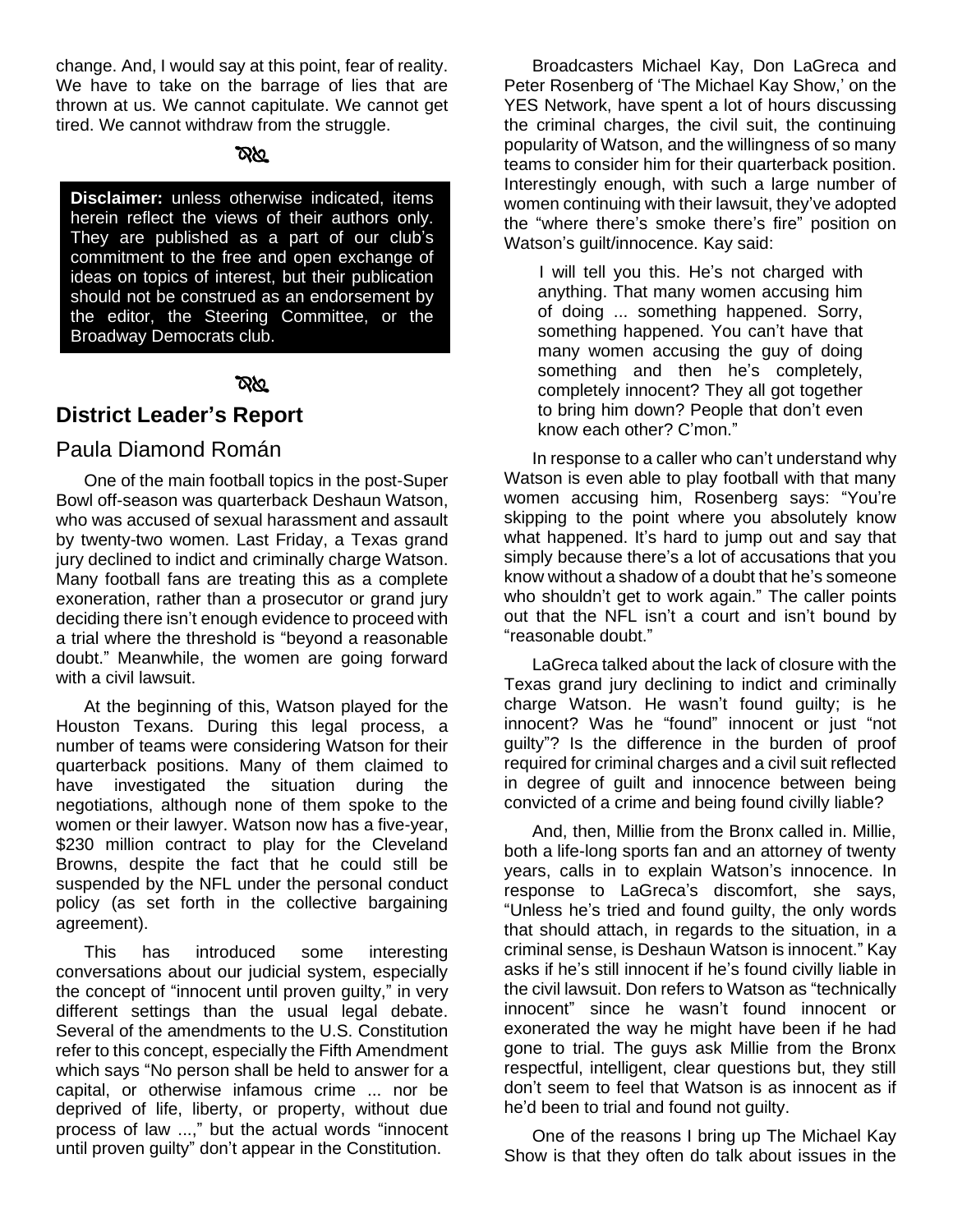intersection of sports and politics. In conversations including vaccine mandates, women in sports, criminal behavior by athletes, and diversity in the upper echelon of management/coaching, the show has consistently been a touchstone for cultural acceptance. They're white ethnic guys who grew up in the Bronx and New Jersey and live in the 'burbs; they are never going to join the Broadway Democrats. By and large, however, they seem to represent social/political shifts in our country. The entire situation with Deshaun Watson, from beginning until today, has them unsettled about the concept of "innocent until proven guilty."

These questions may seem naïve to many of us (I sit typing this next to a criminal defense lawyer). I do think there is a real dissatisfaction in defining these terms for one's personal philosophy. If you've ever been called for jury duty in criminal court, you can watch the lawyers question the potential jury members about the basic concept of "innocent until proven guilty." The potential jury members often falter answering the question; they know how they are supposed to answer; they believe it to different degrees and they are able to lie about their belief to different degrees of success

This may seem like an article about the #MeToo movement and the difficulty balancing "innocent until proven guilty" with our shameful history of not listening to women who have been harassed, abused and/or assaulted. It isn't. This is actually an article about bail reform.

The most important issue about bail is that, while you are awaiting trial, you are innocent. You haven't been found guilty. You are being kept in jail to prevent you from fleeing the jurisdiction. Criminal Procedure Law requires the judge to consider the defendant's previous record, financial resources and ties to the community in setting bail. It is reasonable to be concerned that a defendant will return to stand trial. It isn't reasonable to be concerned that they're out in the community endangering the other members of the community because they are innocent. They haven't been found guilty; it isn't reasonable to begin punishing them before the trial.

That's what bail reform is really about. Defendants have been arrested because they've been seen committing a crime, they look like the person reported committing a crime, they've pissed someone off who wants to get even, they've committed some crime in the past, they committed the crime, they have an incredibly strong alibi. Until a jury of twelve citizens, or occasionally a judge, says the defendant is guilty beyond a reasonable doubt, they are innocent. They don't belong in jail.

#### **And in** *other* **legal news:**

As you've no doubt heard by now, Acting State Supreme Court Judge Patrick F. McAllister (Republican) of Steuben County struck down the recently redrawn congressional and legislative maps for New York. Judge McAllister enjoined "using, applying, administering, enforcing or implementing any of the recently enacted 2022 maps for this or any other election in New York, included but not limited to the 2022 primary and general election for Congress, State Senate and State Assembly." This ruling will be appealed but it raises questions about everything, including the possible delay of the June 28 Primary. Stay tuned!

#### **RKL**

#### **An Open Letter to Chase Bank**

Noah Kaufman



To: Chase Bank Re: "Customer Escalation Request" No. ECW 220128-04180

We note, with concern and dismay, the closure of the ATM facility at 2898 Broadway, southeast corner of Broadway and W.113th Street.

This ATM facility was provided 21 years ago as an agreement to offset the loss of the Chase (Chemical) Bank branch when that real estate parcel was combined with the former NY Public Library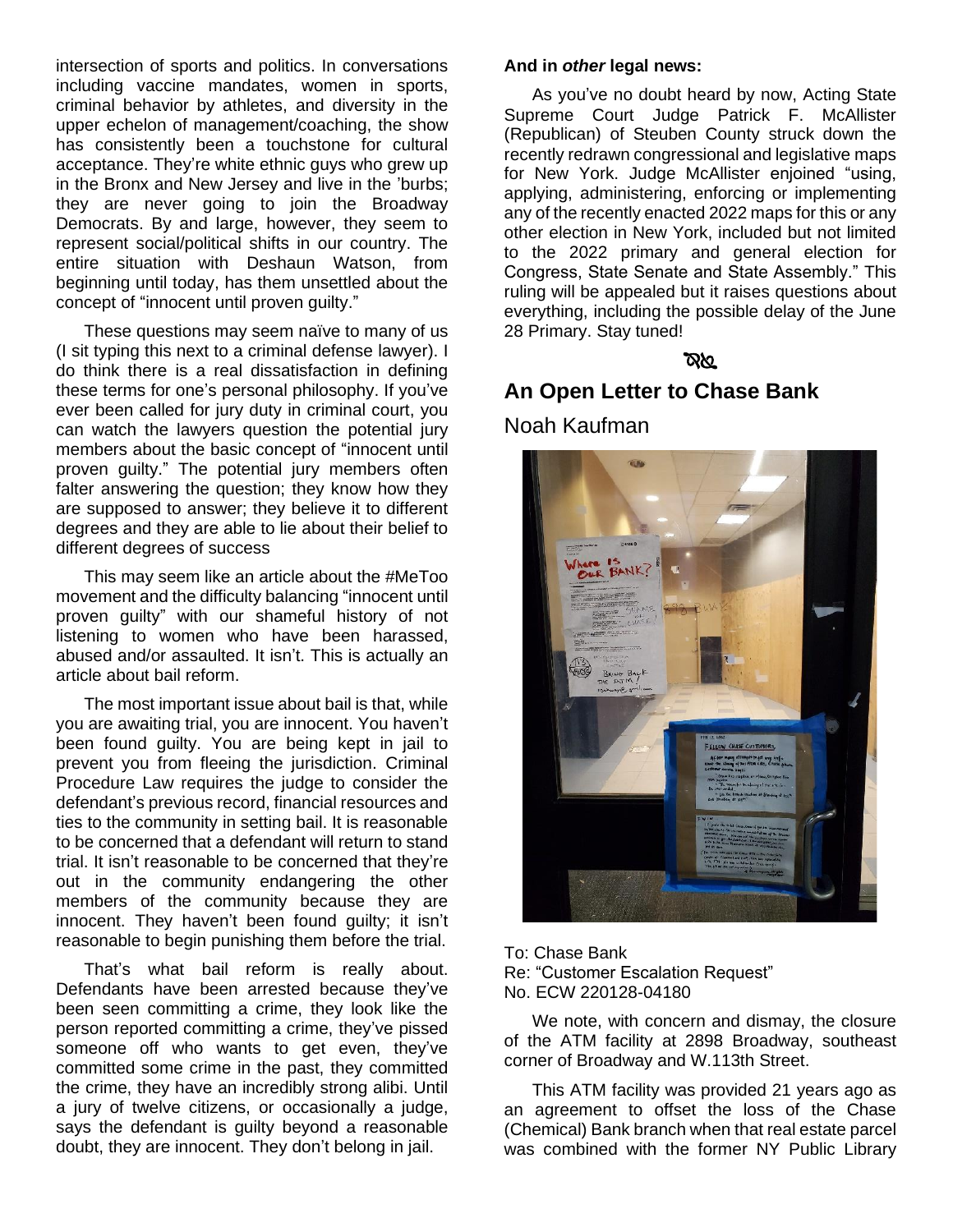garage parcel into the Columbia University dormitory/library condominium. For all these years, the ATM has provided workers at our local hospital and our local institution of higher learning with access to their accounts.

Now the ATM has been shuttered due to "vagrancy complaints." This is astounding, and unwelcome.

The unidentified complainant(s) may have noticed that numerous bicycle delivery workers, a growing "essential" job title—a direct by-product of the computer-based food delivery services apparently used by some neighbors—would avoid frostbite between "gigs" by seeking shelter in the ATM lobby. These working people are not "vagrants," "hobos" or "layabouts."

Do not penalize our community. Please reopen this ATM facility promptly.

Sincerely,

Noah Kaufman Member, Steering Committee, 113ABC 113abc.ny@gmail.com



#### **Homelessness, Mental Health and Safety**

#### Richard A. Siegel

This week, our mayor is dismantling various homeless encampments around the city. He states that while folks have the right to sleep on the streets, they do not have the right to build 'housing' on the streets. The mayor believes that people should go into the shelter system—as it is better than living on the streets without bathrooms, showers and cooking facilities. Many advocates believe he has a significant lack of understanding of unsheltered New Yorkers. Advocates are concerned that folks may simply relocate to the outer boroughs where the spotlight may not exist.

This is a complicated issue. For many, the nonfamily shelters are not safe or do not feel safe. Many of the shelters are in old, substandard buildings. Most do not give people any privacy. Many of the people who use them are troubled souls who have untreated medical and mental health conditions. A few have significant mental health issues—and especially anger-related issues—that make them difficult to live with. While the shelter system tries very hard to meet individual needs, it is an impossible task. There are nowhere near enough 'safe haven' beds to accommodate those on the streets.

As a result, some people feel safer by themselves or in encampments where they choose their 'neighbors'. Of note, the vast majority of those on the streets pose NO safety risk to anyone.

It often takes the outreach teams weeks to months to make enough of a connection with street homeless folks. If that connection is made and trust is created, folks may agree to accept a bed somewhere and make an ongoing connection to supportive services.

This is a very complicated issue. Knocking down encampments may scatter the individuals away from a given site, but it is not a solution to this complex problem. Creating smaller, cleaner shelters with supportive services embedded is a much better idea. That would be one of the many steps needed towards providing a real solution to a complicated problem.

**[http://www.broadwaydemocrats.org](http://www.broadwaydemocrats.org/)**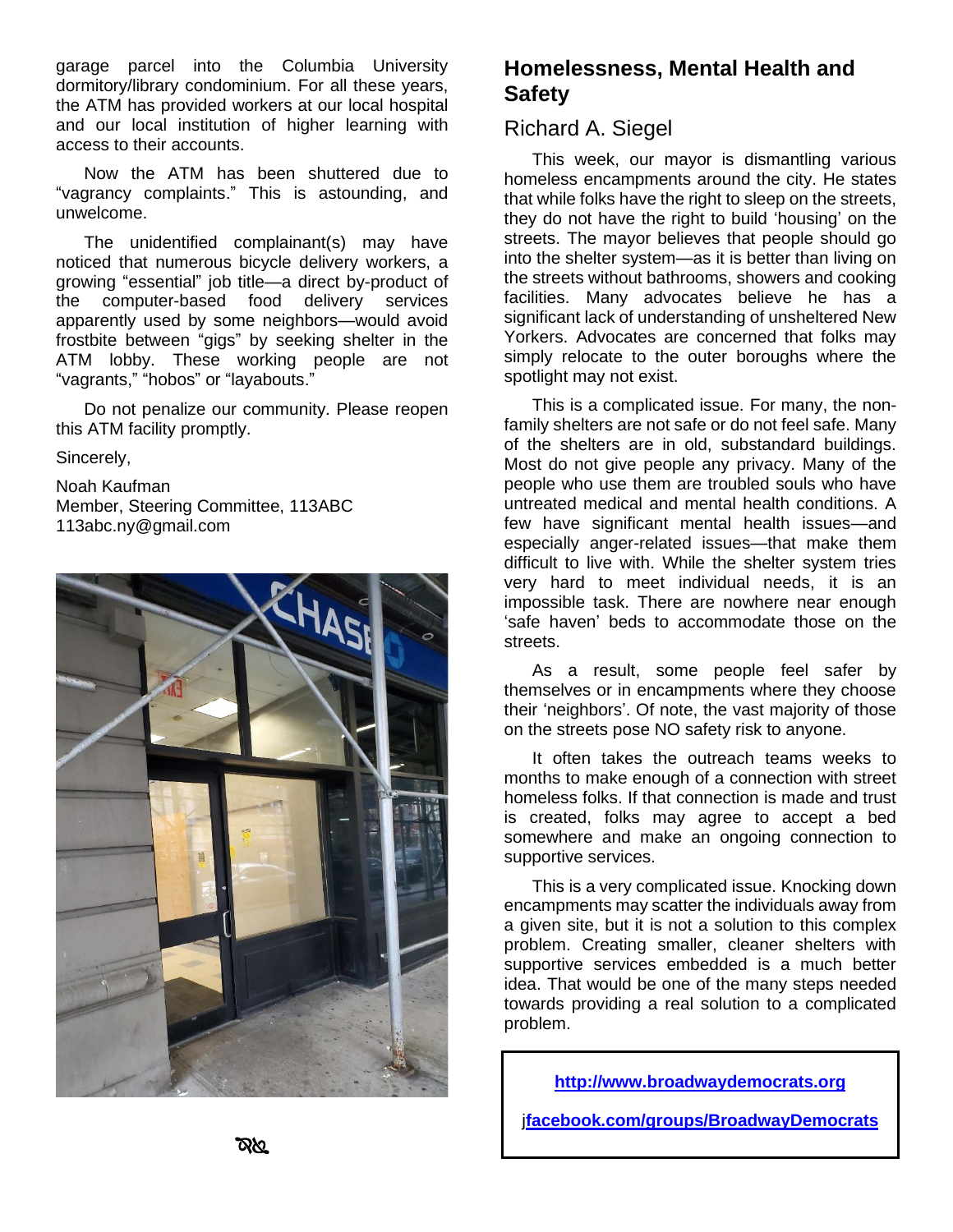#### **State Committeeman Report**

#### Daniel Marks Cohen

A month since the convention of the NYS Democratic Committee and the state-wide campaigns are a decidedly sedate affair. Incumbent Governor Kathy Hochul appears to have largely consolidated Democratic support, with Congressman Tom Suozzi and NYC Public Advocate Jumaane Williams on the right and left, but neither one really catching fire. Lt. Governor Brian Benjamin has two opponents as well, but neither of them is penetrating much into the voters' awareness either. We're less than 90 days out from the Primary, but you wouldn't know it. Attorney General Tish James and NYS Comptroller Tom DiNapoli do not have primary opponents, and they may not have even general election opponents at this rate. Not that we need things need to be exciting – we just came off a pretty intense two-year period, so maybe a slower election year would be a good thing.

There is a storm around the fringes, as an Acting State Supreme Court Judge just overturned ALL New York redistricting for Congress and the State Legislature, on the grounds that the maps were gerrymandered to support Democrats. Of course, they *were*, but this is after years of shenanigans favoring Republicans. In any event, now the lines are up in the air. Will there be a reversion to the old lines, or will the new lines hold until the case is appealed? Unclear as of this writing, but the old lines might make for a few more complicated races, particularly in the East Side seat held by Carolyn Maloney. Her district was redrawn to pick up a slice of the West Side, cutting out a portion of her eastern border in Queens that was not favorable to her. If the district reverts to the old lines, it could put her seat a bit more in play.

The biggest question is regarding the Staten Island/Brooklyn seat held by Republican Representative Nicole Malliotakis, who had beaten one-term Democratic congressman Max Rose for the seat in 2020, and which had become MUCH more Democratic under new lines and is a tossup to being recaptured by the Democrats this year. If it returns to the old lines, with a more Republican voter leaning tendency, it will be much harder to pick up. With the House split almost evenly between the two parties, every seat counts, and we could be within a seat or two from victory or defeat this November, depending on how New York's lines get drawn and litigated.

Turning to local affairs, I am involved with a group of friends and neighbors trying to reactivate the old landmarked Metro Theater at 99th and

Broadway. For more than a decade it has remained vacant and crumbling. The owner is a bombastic self-promoter who has announced several new tenants (a gym, a movie theater, an arts-related space) over the past dozen years, only to see these potential occupants vanish for one reason or another. Recently the owner has said that he has yet another new business that is ready to lease the space, and while it is a familiar tune that we have heard before, there is enough corroborating information from other parties to give it some credence. We're hoping that this time it's real. We'll have to wait and see, but meanwhile you can go to [www.FriendsofMetroTheater.org](http://www.friendsofmetrotheater.org/) to learn more about this neglected but fabulous landmark and our hope for its future.

#### **RKI**

#### **Better 100 Guilty Persons Go Free than One Innocent Person Be Jailed**

#### Mary Peppito, Peter Flom, and Laura Danford Mandel

Our justice system is based on the fundamental tenet that the accused are innocent unless they are proven guilty. As Benjamin Franklin famously argued, "It is better a hundred guilty persons should escape than one innocent person should suffer."

Nevertheless, there has been a politically popular drumbeat, led by previous mayors and the new mayor, to incarcerate more and more people – who are fighting their charges. But know that every single person held on bail at Rikers Island is there solely because they are too poor to pay a fee to the court (bail) – even under the new bail reforms. Simply put, they cannot afford pre-trial freedom.

As recently discussed in [The New York Law](https://www.law.com/newyorklawjournal/2022/02/10/bail-attorneys-set-the-record-straight-on-mayor-adams-call-to-upend-bail-reform/?slreturn=20220301013946)  [Journal,](https://www.law.com/newyorklawjournal/2022/02/10/bail-attorneys-set-the-record-straight-on-mayor-adams-call-to-upend-bail-reform/?slreturn=20220301013946) bail reforms were enacted in 2019 in the wake of recent, tragic, excessive bail detentions, such as [Kalief Browder's tragic story:](https://www.npr.org/sections/thetwo-way/2015/06/08/412842780/kalief-browder-jailed-for-years-at-rikers-island-without-trial-commits-suicide)

*Kalief was a Black 16-year-old boy accused of stealing a backpack, which was overcharged as a violent felony offense in 2010. He was incarcerated for three years at Rikers Island, pretrial, held on \$3,000 bail that his family could not afford to pay. He spent much of that time in solitary confinement.*

*Throughout his case, Kalief maintained his innocence, refusing plea offers that would have led to his release, and his case was ultimately dismissed by the Bronx District Attorney in 2013. That dismissal, however, could not undo the violence and trauma he had endured at the hands of the state for the years he spent at*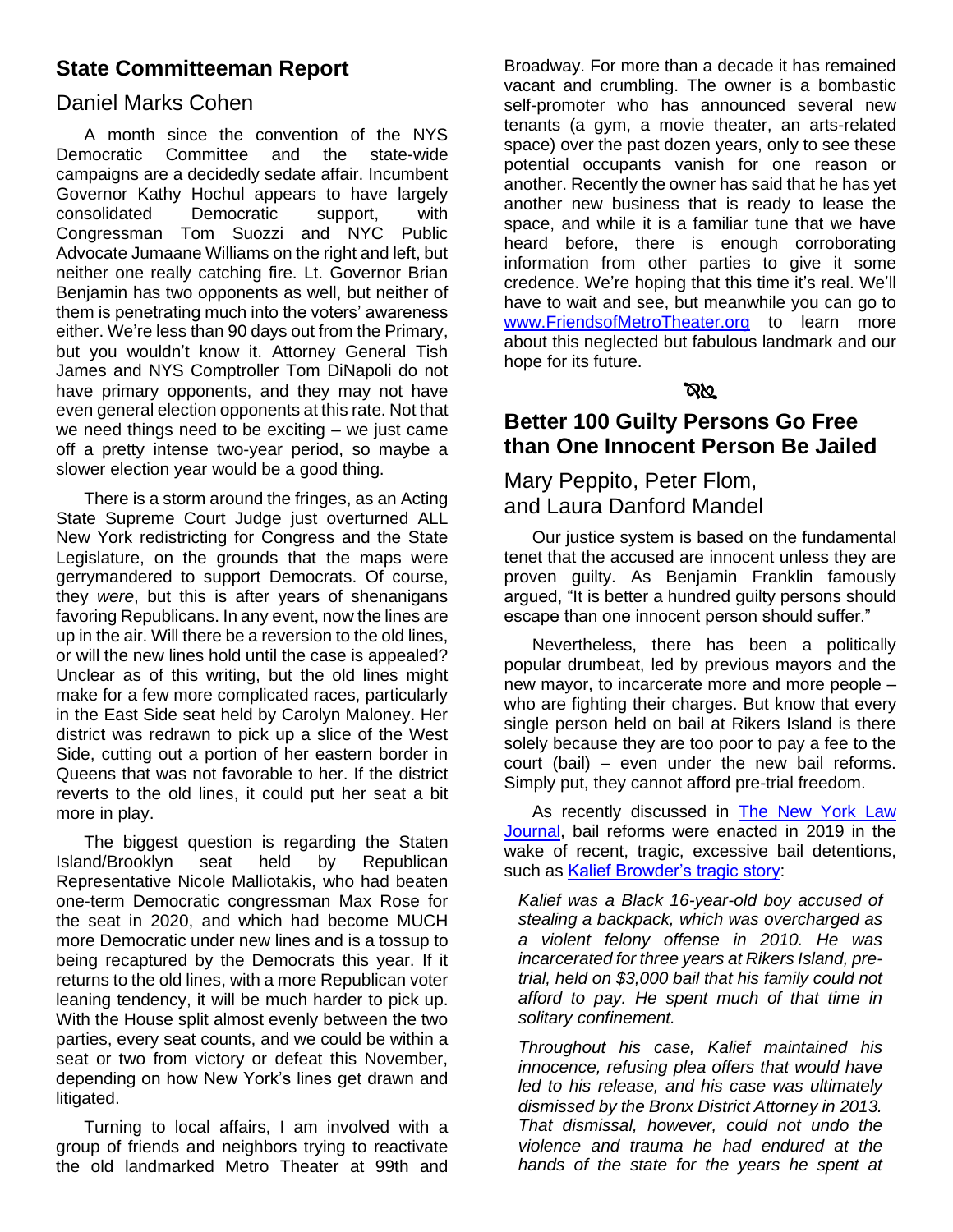*Rikers Island. He attempted suicide multiple times while incarcerated, and despite his efforts to heal wounds and rebuild his life post-release, he ultimately died by suicide at 22 years old.*

No one should ever be incarcerated (punished) pretrial because they cannot afford bail. Restrictions on liberty pre-trial – by cash bail, bond, or alternative non-monetary restrictions – are merely to ensure an accused returns to court. The purpose of bail is not punishment or preventative, but simply to ensure that one will return to court. Thus, the restriction should be commensurate with one's ability to pay.

But make no mistake, pretrial detention on [Rikers Island is a punishment for being poor.](https://nypost.com/2021/10/21/photos-inside-rikers-island-expose-hellish-deadly-conditions/) "Dozens of men [are] crammed together for days in temporary holding cells amid a pandemic. Filthy floors [are] sullied with rotten food, maggots, urine, feces and blood, with plastic sheets for blankets, cardboard boxes for beds and bags that substituted for toilets."

According to **JusticeNotFear.org**, "Bail reform has helped tens of thousands of people remain at home while their charges are resolved. Instead of enduring traumatizing, destabilizing, and lifethreatening effects of pretrial incarceration, people remain in their communities, able to work and care for their families. And just like before bail reform, people overwhelmingly return to court and less than 2% of people released are rearrested for violent crime." So, the fundamental reason for imposing bail in the first place is undone: bail is intended to assure that the accused show up in court, but they show up anyway. And the poor, who are the victims of bail laws, are the least able to flee.

The Mayor and some pundits believe that raising bail or rolling back the bail reforms of 2019, which were already rolled back in 2020, would reduce crime even though there is [no evidence that the bail](https://patch.com/new-york/new-york-city/no-evidence-bail-reform-rollback-will-reduce-nyc-crime-study?utm_source=amp&utm_campaign=amp&utm_medium=mobile&_gl=1)  [reforms contributed to an increase in crime.](https://patch.com/new-york/new-york-city/no-evidence-bail-reform-rollback-will-reduce-nyc-crime-study?utm_source=amp&utm_campaign=amp&utm_medium=mobile&_gl=1)

It is true that the rates of some crimes have risen in New York, but they have also risen in other cities. In 2021, [twelve cities had record-high numbers](https://abcnews.go.com/US/12-major-us-cities-top-annual-homicide-records/story?id=81466453) of [homicides,](https://abcnews.go.com/US/12-major-us-cities-top-annual-homicide-records/story?id=81466453) but New York was **not** among them. [In](https://www.pewresearch.org/fact-tank/2021/10/27/what-we-know-about-the-increase-in-u-s-murders-in-2020/)  [2020, murder rates rose in many states,](https://www.pewresearch.org/fact-tank/2021/10/27/what-we-know-about-the-increase-in-u-s-murders-in-2020/) most steeply in Montana, South Dakota, Delaware, and Kentucky. New York's murder rate is still below the levels of the 1990s (with fewer murders than deaths by suicide), and [the increase slowed in 2021.](https://www.nytimes.com/2021/09/22/upshot/murder-rise-2020.html) [Between 2019 and 2020, the violent crime rate in](https://en.wikipedia.org/wiki/List_of_U.S._states_and_territories_by_violent_crime_rate)  [New York State barely changed—](https://en.wikipedia.org/wiki/List_of_U.S._states_and_territories_by_violent_crime_rate)from 361.0 to 363.8 per 100,000. In the same period the national rate increased by 5%; in Georgia, it increased by more than 20%.

Excessive incarceration costs money – a **lot** of money. [In 2021, it cost \\$556,000 per year per](https://comptroller.nyc.gov/newsroom/comptroller-stringer-cost-of-incarceration-per-person-in-new-york-city-skyrockets-to-all-time-high-2/)  [person.](https://comptroller.nyc.gov/newsroom/comptroller-stringer-cost-of-incarceration-per-person-in-new-york-city-skyrockets-to-all-time-high-2/) The incarcerated are paying with their lives, but we are all paying with our taxes. The rollbacks proposed in New York State seek to undo the reforms that sought to fulfill constitutional objectives and prevent future "Kalief Browder" tragedies. The US and NY Constitutions demand that **excessive bail not be required**, and political winds should not dictate otherwise. Bail should never prevent someone **presumed to be innocent** from fighting to ensure they are vindicated. The memory of Kalief Browder should not so quickly be discarded for political expediency; justice, morality and our Constitution mandate nothing less.

#### **Join us online for a discussion on Bail Reform and Criminal Justice**

#### **Thursday, April 14 at 8:00 pm**

*with*

#### **Jason Flom and Michelle McGrath moderated by Mary Peppito**

• **Jason Flom** is CEO of Lava Music, a founding board member of the [Innocence Project,](https://innocenceproject.org/) and the creator and host of the podcast, [Wrongful](https://podcasts.apple.com/us/podcast/wrongful-conviction/id1151670380)  [Conviction.](https://podcasts.apple.com/us/podcast/wrongful-conviction/id1151670380) Follow Jason on Twitter and Instagram @itsjasonflom.

• **Michelle McGrath** is a lawyer in The Legal Aid Society's award-winning **[Decarceration Project](https://legalaidnyc.org/programs-projects-units/decarceration-project/)** whose sole professional focus is research, monitoring, and litigation of pretrial detention issues on behalf of criminally accused people across the five boroughs of New York City. Follow Michelle on Twitter @Michelle\_Mc\_G.

• **Mary Peppito** is a 25-year veteran lawyer at The Legal Aid Society in the Criminal Defense Practice in Bronx County. Follow Mary on Twitter @marypeppito.

*Register here:*

[bit.ly/broadwaydems-register-Zoom](https://bit.ly/broadwaydems-register-Zoom-meeting)[meeting](https://bit.ly/broadwaydems-register-Zoom-meeting)